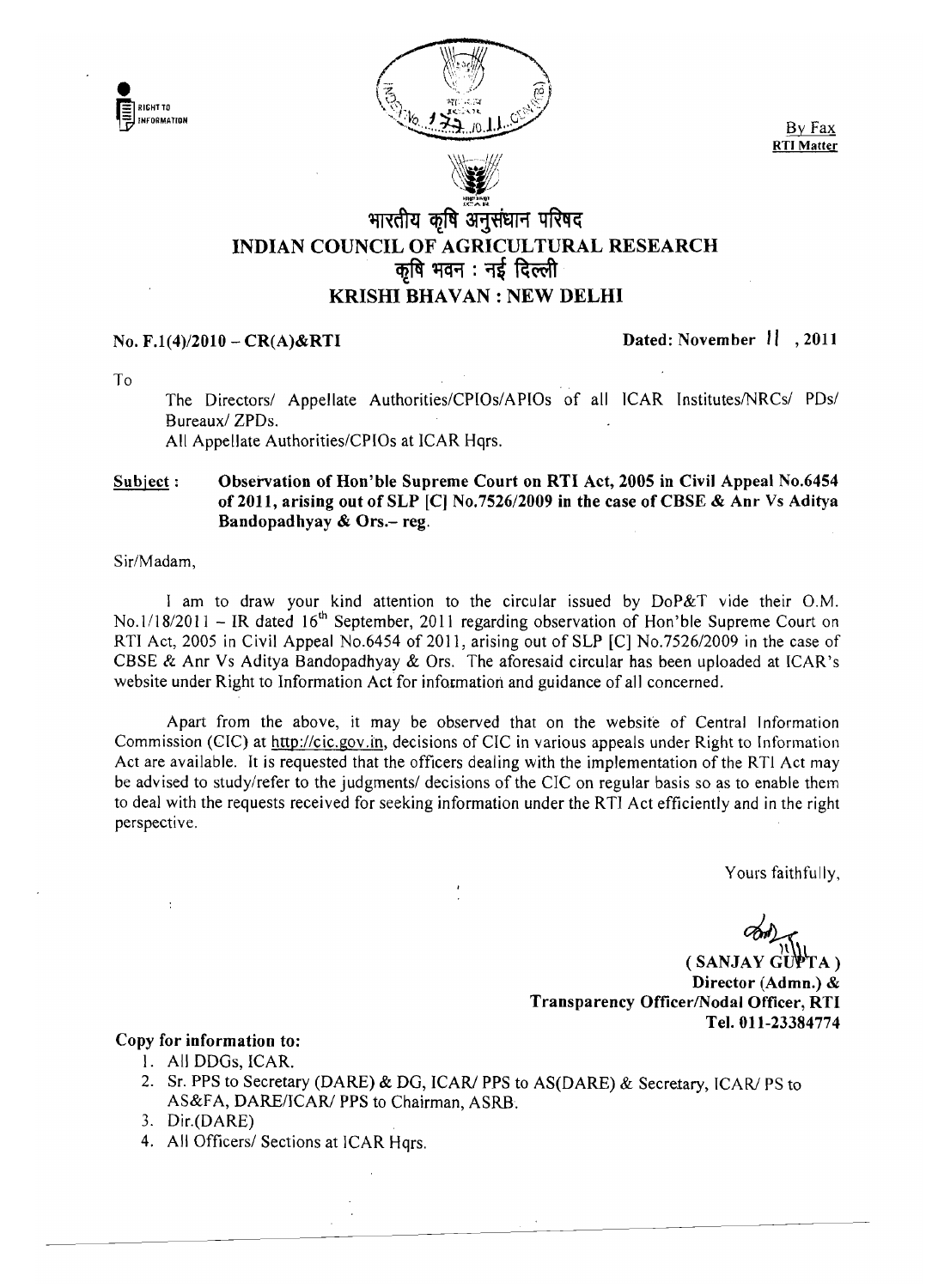

**•** 

### No.l/18/2011-JR Government of India Ministry of Personnel, Public Grievances & Pensions Department of Personnel & Training \*\*\*\*

North Block, New Delhi Dated: the16<sup>th</sup> September, 2011

Subject:Observation of Hon'ble Supreme Court on Right to Information Act, 2005 in Civil Appeal no.6454 of 2011, arising out of SLP [C] No.7526/2009 in the case of Central Board of Secondary Education & Anr. Vs. Aditya Bandopadhyay & Ors.

\*\*\*\*

The undersigned is directed to invite attention to this Department's O.M. No.l/4/2009-IR dated 05.10.2009 whereby a Guide on the Right to Information Act, 2005 was circulated. Para 10 of Part I of the Guide, inter alia, stated that 'only such information can be supplied under the Act which already exists and is held by the public authority or held under the control of the public authority. The Public Information Officer is not supposed to create information; or to interpret information; or to solve the problems raised by the applicants; or to furnish replies to hypothetical questions.' The same issue has been elaborated by the Supreme Court in the matter of Central Board of Secondary Education & Anr. Vs. Aditya Bandopadhyay & Ors. (Civil Appeal No.6454 of 2011) as follows:

"At this juncture, it is necessary to clear some misconceptions about the RTI Act. The RTI Act provides access to all information. *that is available and*  existing. This is clear from a combined reading of section 3 and the definitions of 'information' and 'right to information' under clauses (f) and (j) of section 2 of the Act. If a public authority has any information in the form of data or analysed data, or abstracts, or statistics, an applicant may access such information, subject to the exemptions in section 8 of the Act. But where the information sought is not a part of the record of a public authority, and where such information is not required to be maintained under any law or the rules or regulations of the public authority, the Act does not cast an obligation upon the public authority, to collect or collate such non available information and then furnish it to an applicant. A public authority is also not required to furnish information which require drawing of inferences and/or making of assumptions. It is also not required to provide 'advice' or 'opinion' to. an applicant, nor required to obtain and